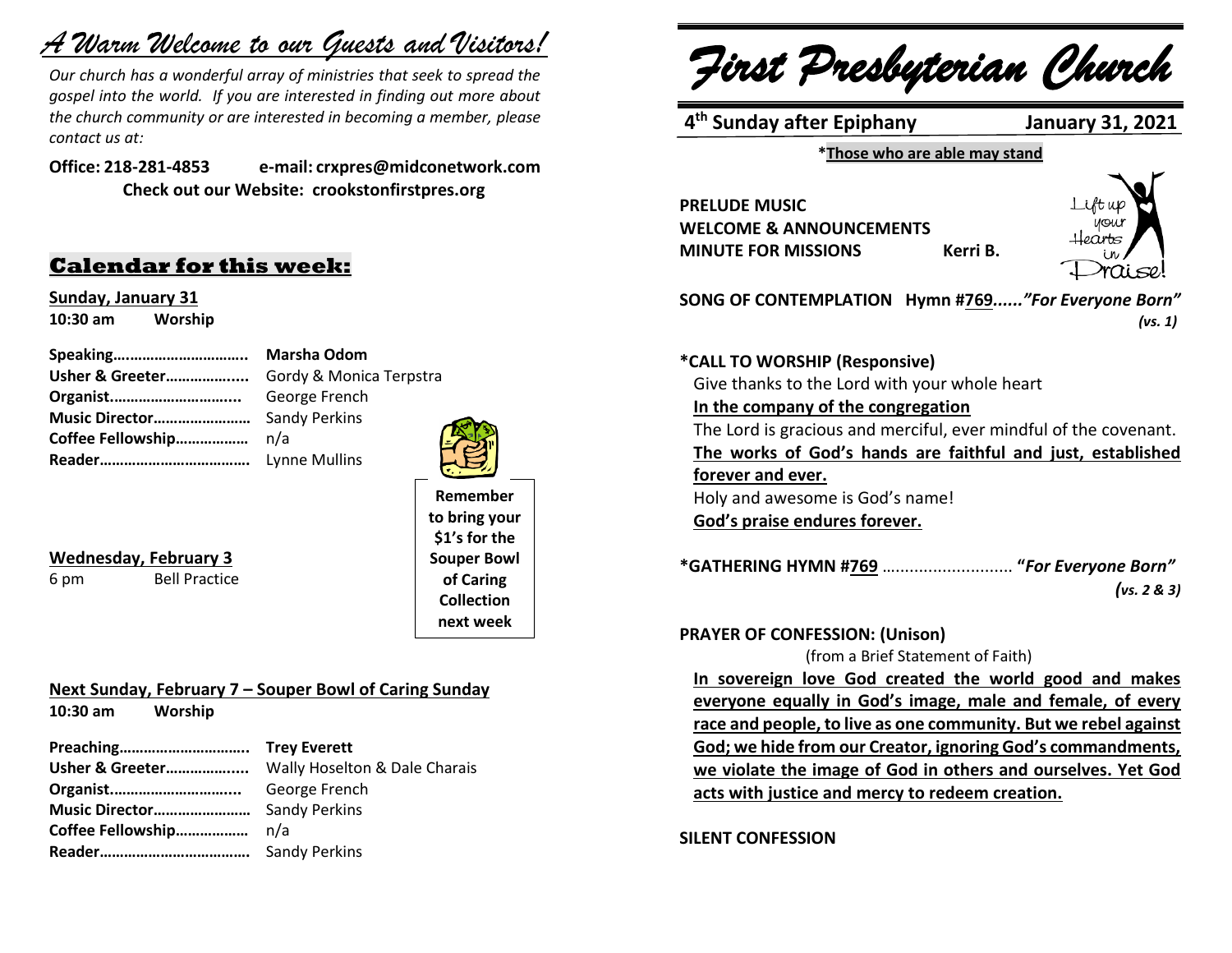### **DECLARATION OF FORGIVENESS (Responsive)**

Love is with us, always, for God is love. That love has no boundaries or borders, no limits. God's love is within you, now. You are forgiven, because you are beloved of God, so much so that Jesus came and showed us the way, the truth, and the life. Go into the world with the grace of God, and share God's love. Amen.

**Thanks be to God. Amen!**

| (vs. 4 $85$ ) |
|---------------|

### **\*PRAYER OF THE DAY: (Responsive)**

Compassionate God, you gather the whole universe into your radiant presence and continually reveal your Son as our Savior. Bring wholeness to all that is broken and speak truth to us in our confusion, that all creation will see and know your Son, Jesus Christ, our Savior and Lord. **Amen**.

### **\*PRAYER FOR ILLUMINATION: (Responsive)**

God of shining splendor, your voice makes the earth tremble in wonder. Overshadow us with your Spirit so that we may hear your Word and live as faithful disciples and covenant people; through Jesus Christ our Lord. **Amen.**

### **SCRIPTURE**

| Leader: The Word of the Lord. People: Thanks be to God! |                                                               |
|---------------------------------------------------------|---------------------------------------------------------------|
|                                                         | Leader: The Word of the Lord. People: Praise to you O Christ! |
| <b>MEDITATION</b>                                       | <b>Marsha Odom</b>                                            |
| SILENCE FOR REFLECTION                                  |                                                               |

**\*HYMN OF THE DAY #749.........................***"Come! Live in the Light!"*

#### **PRAYERS OF THE PEOPLE**

*Leader: Lord in your mercy* **People: Hear Our Prayer.**

**THE LORD'S PRAYER** *(forgive us our "sins")* 

### **\*BLESSING AND BENEDICTION (Responsive)**

As Jesus called the first disciples, so he calls to us this day: "Follow Me". **Amen.**

**\*CLOSING HYMN #726 ……….............***"Will You Come and Follow Me"* *(vs. 1 & 5)*

#### **\*DISMISSAL (Responsive)**

Go in Peace to love and serve the Lord. **Thanks be to God! Amen.**

#### **\*POSTLUDE**



# *SUPER BOWL SUNDAY IS RIGHT AROUND THE CORNER - SUNDAY, FEBRUARY 7th!*

**\_\_\_\_\_\_\_\_\_\_\_\_\_\_\_\_\_\_\_\_\_\_\_\_\_\_\_\_\_\_\_\_\_**

*Don't forget to bring your \$'s for the Souper Bowl of Caring collection on Sunday, February 7th!*

## *Please continue to be in prayer for:*

Betty Johnson Hank Koza Debby Novotny (Lynne's sister) Karen Mullins (Lynne's sister-in-law) Nancy Amiot (the Finkenbinder's niece) Brent Blake and the Blake families JoAnn Westburg

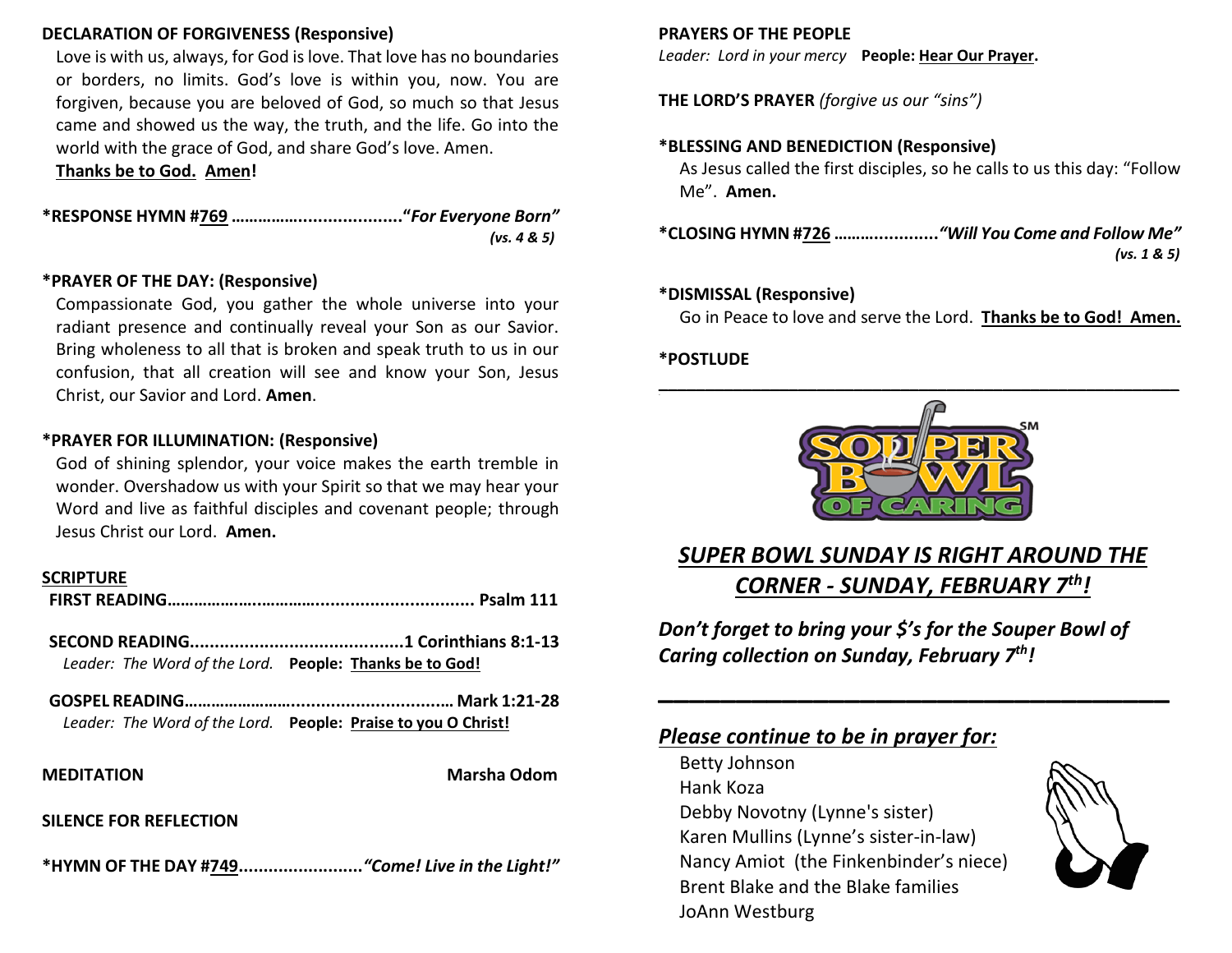# **Excerpts from** *THE BRIEF STATEMENT OF FAITH* **of the Presbyterian Church USA, officially approved in 1991**

### **Introduction**

In life and in death we belong to God. Through the grace of our Lord Jesus Christ, the love of God, and the communion of the Holy Spirit, we trust in the one triune God, the Holy One of Israel, whom alone we worship and serve.

## **Section One**

We trust in Jesus Christ, fully human, fully God. Jesus proclaimed the reign of God: Preaching good news to the poor and release to the captives, teaching by word and deed and blessing the children, healing the sick and binding up the brokenhearted, eating with outcasts, forgiving sinners, and calling all to repent and believe the gospel, ...

## **Conclusion**

In gratitude to God, empowered by the Spirit, we strive to serve Christ in our daily tasks and to live holy and joyful lives, even as we watch for God's new heaven and new earth, praying, "Come, Lord Jesus!"

With believers in every time and place, we rejoice that nothing in life or in death Can separate us from the love of God in Christ Jesus our Lord.

Glory be to the Father, and to the Son, and to the Holy Spirit. Amen.

# **Excerpts from** *THE BRIEF STATEMENT OF FAITH* **of the Presbyterian Church USA, officially approved in**

## **1991**

### **Introduction**

In life and in death we belong to God. Through the grace of our Lord Jesus Christ, the love of God, and the communion of the Holy Spirit, we trust in the one triune God, the Holy One of Israel, whom alone we worship and serve.

### **Section One**

We trust in Jesus Christ, fully human, fully God. Jesus proclaimed the reign of God: Preaching good news to the poor and release to the captives, teaching by word and deed and blessing the children, healing the sick and binding up the brokenhearted, eating with outcasts, forgiving sinners, and calling all to repent and believe the gospel, ...

### **Conclusion**

In gratitude to God, empowered by the Spirit, we strive to serve Christ in our daily tasks and to live holy and joyful lives, even as we watch for God's new heaven and new earth, praying, "Come, Lord Jesus!"

With believers in every time and place, we rejoice that nothing in life or in death Can separate us from the love of God in Christ Jesus our Lord.

Glory be to the Father, and to the Son, and to the Holy Spirit. Amen.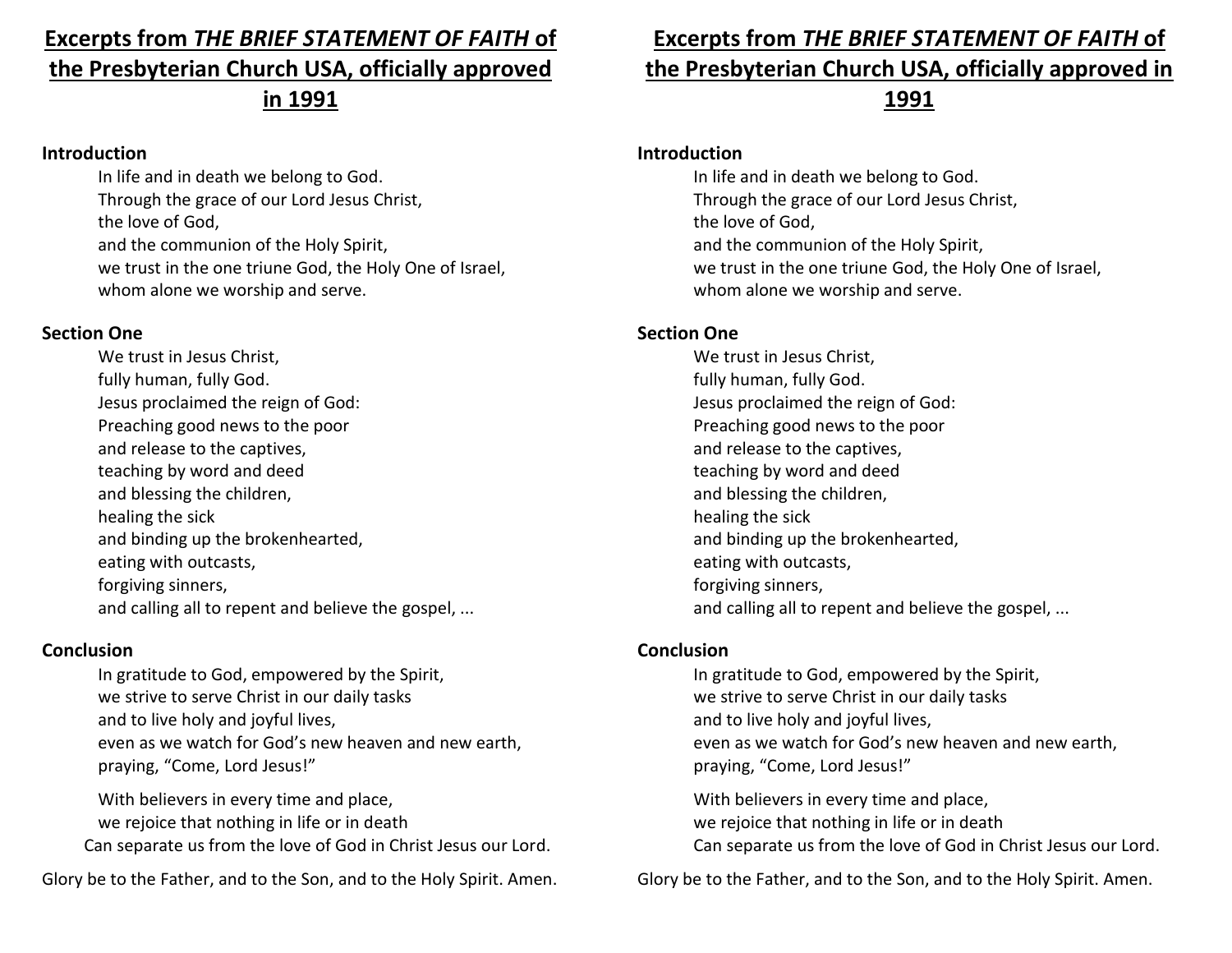# **FOR EVERYONE BORN**

vs. 1 For everyone born, a place at the table, For everyone born, clean water and bread, A shelter, a space, a safe place for growing, For everyone born, a star overhead,

### **(refrain)**

And God will delight when we are creators of justice and joy, compassion and peace: Yes, God will delight when we are creators of justice, Justice and joy!

vs. 2 For woman and man, a place at the table, Revising the roles, deciding the share, With wisdom and grace, dividing the power, For woman and man, a system that's fair,

### **(refrain)**

 $vs. 3$  For young and for old, a place at the table,</u> A voice to be heard, a part in the song, The hands of a child in hands that are wrinkled, For young and for old, the right to belong,

### **(refrain)**

vs. 4 For just and unjust, a place at the table, Abuser, abused, with need to forgive, In anger, in hurt, a mindset of mercy, For just and unjust, a new way to live,

### **(refrain)**

 vs. 5 For everyone born, a place at the table, To live without fear, and simply to be, To work, to speak out, to witness and worship, For everyone born, the right to be free,

#### **(refrain)**

# **FOR EVERYONE BORN**

vs. 1 For everyone born, a place at the table, For everyone born, clean water and bread, A shelter, a space, a safe place for growing, For everyone born, a star overhead,

### **(refrain)**

And God will delight when we are creators of justice and joy, compassion and peace: Yes, God will delight when we are creators of justice, Justice and joy!

vs. 2 For woman and man, a place at the table, Revising the roles, deciding the share, With wisdom and grace, dividing the power, For woman and man, a system that's fair,

### **(refrain)**

vs. 3 For young and for old, a place at the table, A voice to be heard, a part in the song, The hands of a child in hands that are wrinkled, For young and for old, the right to belong,

### **(refrain)**

vs. 4 For just and unjust, a place at the table, Abuser, abused, with need to forgive, In anger, in hurt, a mindset of mercy, For just and unjust, a new way to live,

### **(refrain)**

 vs. 5 For everyone born, a place at the table, To live without fear, and simply to be, To work, to speak out, to witness and worship, For everyone born, the right to be free,

#### **(refrain)**